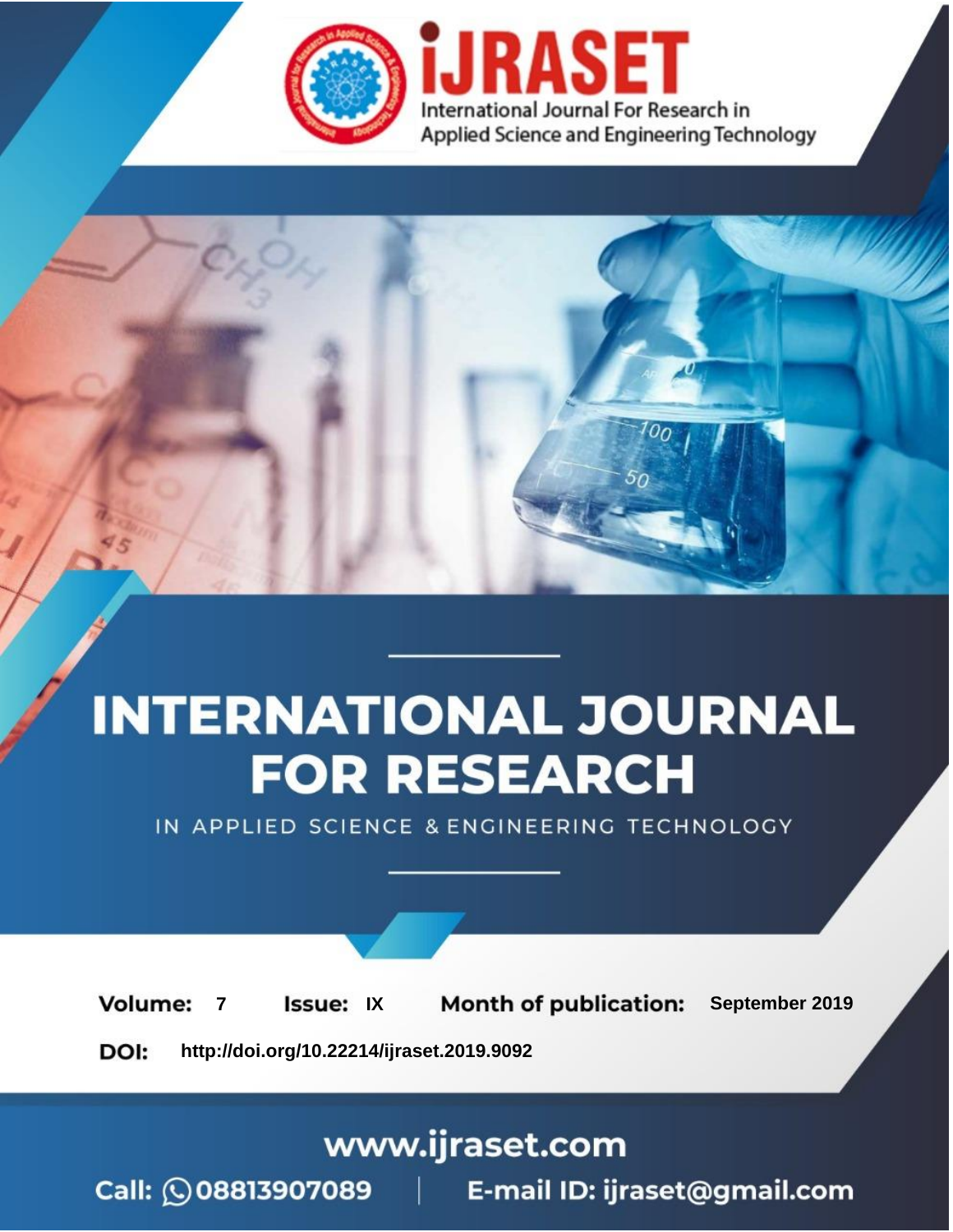### **Assessing the Genuinty of different Edible Cooking Oils available in Local Markets of India using Bellier Turbidity Temperature Test (BTTT)**

Dr. Shashikant Pardeshi *DPHL, Jalgaon, India*

*Abstract: Oils containing long saturated fatty acids give a precipitate at a particular temperature which is specific for the oil when their alcoholic soap solution is treated with dilute acetic acid solution and 70% ethyl alcohol. In this study an attempt has been made to investigate the applicability of BTTT to different edible cooking oils obtained from different parts of India and thereby examine the influence of geographical variations on BTTT. In the present work, the different brands of edible cooking oils used for analysis, such as refined cottonseed oil(Fortune plus,rct)(19.8), Pure cottonseed oil(Tirupati, pct)(20.9), refined groundnut oil(RRO primio,rgn)(39.8), filtered groundnut oil(Snehdrop, fgn)(40.2), filtered groundnut oil(Dammani,fgn1)(40.5), kacchi ghaani mustard oil(Panghat, mukg)(26.8),Premium til oil(RRO Tildil, pt)(19.9),Sesame oil (Shakti, Ss) (20.9),Nigerseed oil(Fortune, ngs)27.5),Kardai ghani oil(Jijau, kg)(15.6).* The *result have demonstrated the reproducibility through the analyzed data. Hence It is observed that cottonseed oil fulfils BTTT values as per Regulation (Food Products and Standards and food additives) 2011 of Food Safety Standards and Act 2006. The standard mean error is in between 0.06-0.12 in case of BTT. The BTTT method is cheaper, easier, requires little laboratory infrastructure and recognized as a convenient qualitative tool for identification of different varieties of oils.* 

*Keywords: Different brands of edible cooking oils, genuinty, BTTT.*

#### **I. INTRODUCTION AND OBJECTIVE**

Edible oils had made an important contribution to the diet of people in many countries serving as a good source of protein, lipid, and fatty acids for human nutrition including the repair of worn out tissues and new cells formation as well as a useful source of energy [1]. Vegetable oils and fats have wide application in foods where they are used in frying, salad dressing, shortening of pasty, margarine, cooking, and ice cream manufacture. In the world, vegetable oils and fat are found to be about 80–85% of edible oils and fat consumed by the public [2]. Edible oils are very important food for the world. The human body uses oils and fats in the diet for three purposes, such as being an energy source, being a structural component, and making powerful biological regulators. Oils and fats also play an important role in metabolic reactions in the human body [3]. Edible oils are resulting from plants and animals. Oils from plants are termed as vegetable oil. The principal sources of vegetable oils are nearly plants, which include sunflower, soybeans, cotton seed, sesame, rapeseed, corn, melon and sesame seed. Other sources are oil bearing perennial plants such as shear, olive, cashew coconut and palm. Sesame seed is rich in oil content with about 53% quality edible oil, 42% cake and 5% moisture seed [4]. Fats or oils consist of a wide group of compounds that are soluble in organic solvents and insoluble in water. They have lower densities than water and at normal room temperature range inconsistently from liquids to solids depending on their structure and composition. The words oils, fats, and lipids are all used to refer to fat; oils are usually used to refer to fats that are liquids at room temperature, while fats are usually used to refer to that are solid at normal temperature. Lipids are used to refer to both liquids and solids fats [5].

In quality control of edible oils, several parameters such as iodine value (degree of unsaturation), saponification value (average molecular weight), moisture content, and peroxide value as well as the free fatty acid content are of interest as they determine the quality and hence the economic value of the product. Currently, the majority of these parameters are determined by using classical wet chemical methods [6].Several factors affect the edible oil quality such as agronomic techniques, seasonal conditions, sanitary state of drupes, ripening stage, harvesting and carriage systems, method and duration of storage, and processing technology. The major

Factors affecting edible oil quality are temperature, moisture, sunlight, soil fertility, and nutrients. It is possible to determine by different analytical techniques how to assess the quality of edible oil and to avoid possible adulterations [7,8].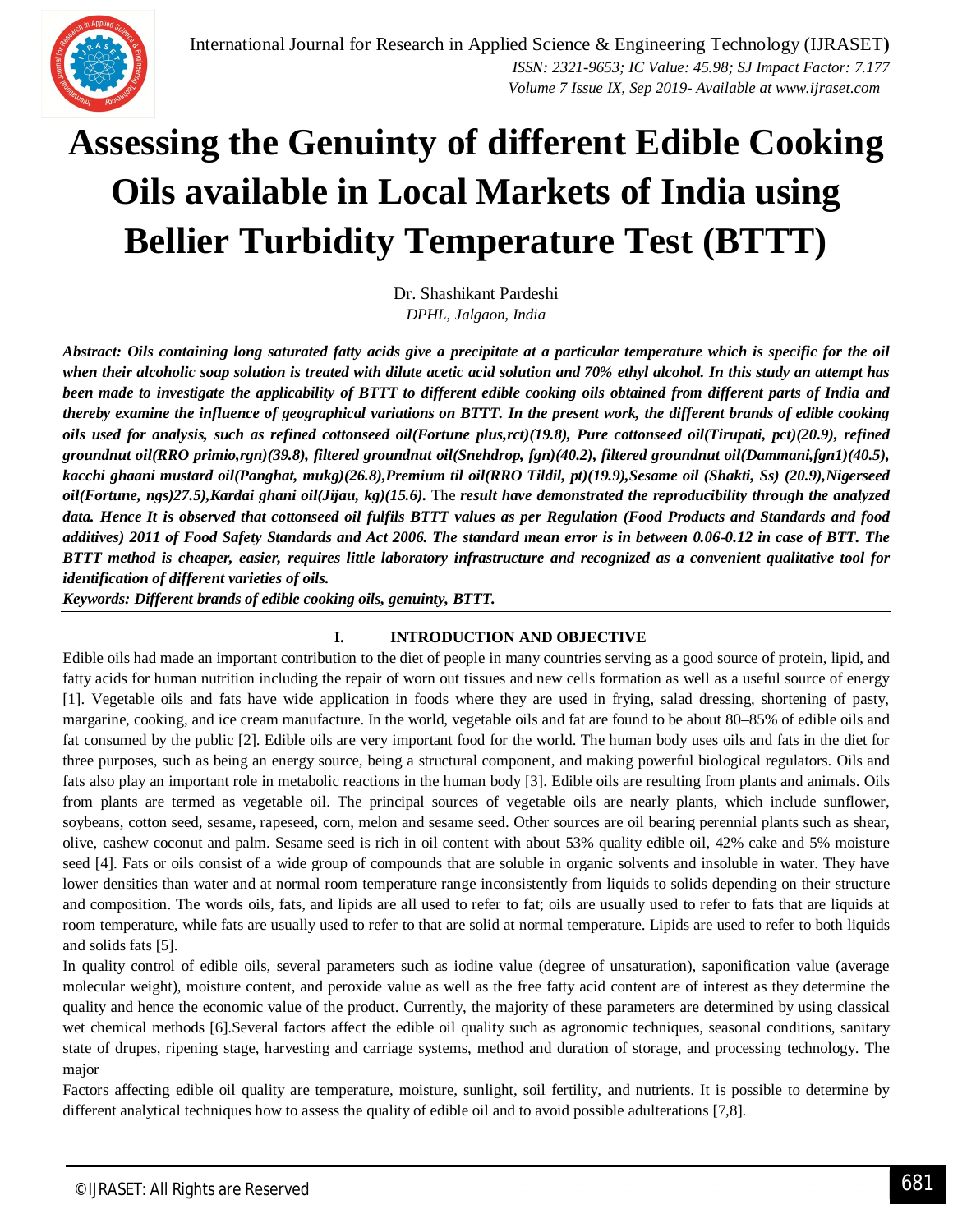

 *ISSN: 2321-9653; IC Value: 45.98; SJ Impact Factor: 7.177 Volume 7 Issue IX, Sep 2019- Available at www.ijraset.com*

The quality of fats and oils is dictated by several physical such as texture, density, pacific gravity, colour, refractive index etc and chemical parameters such as acid value, iodine value, saponification value, unsaponifable matter BTT etc are dependent on the source of oil; geographic, climatic, and agronomic variables of growth. Thus one must assess quantitatively the influence of these variables on characteristics of oils and fats; in present case on characteristics of different edible oils, Bellier Turbidity Temperature Test (BTTT) (acetic acid method), based on insolubility of Arachidic acid is used as a qualitative method for identification of all the pure cooking oils used in this research work. Sometimes it is observed that groundnut and mustard oils fulfils all specifications of refined oil but fails to pass BTTT. The imposition of BTT values to raise the issue pertaining to the discrepancy in BTT for the presence of other vegetable oils (admixture of oils) in groundnut and mustard oils. Moreover all the varieties of oilseeds from different geographical locations differ in oil content. The Bellier figure or the temperature at which turbidity appears in a specified and neutralized oil sample under specified conditions was first proposed by Bellier and modified by several workers including Franz and Adler. According to Ever in 1912, the addition of sufficient acetic acid used instated of 1% hydrochloric acid succeeding modifications in the BTT. This had been adopted by several workers and gives satisfactory results for sufficient to judge the purity of peanut oil and admixture of oils. In most cases the Bellier figure increases with the % of peanut oil in the mixture. The increase is not proportional and there is a steep rise for the % of peanut oil below 25 % [9].

The objective of the present studies was to investigate the applicability of BTTT to different brands of different cooking edible oils obtained from different parts of India and thereby examine the influence of geographical variations on BTTT as tool for identification of different cooking oils.

#### **II. LITERATURE REVIEW**

The pea nut, often called as "The King of Oilseeds", is botanically known as *Arachis hypogaea* and belongs to family Leguminosae, which is also called Fabacae. The pea nuts differ in the quantity as well the quality of oil. These differences in the pea nut oil may be due to several factors *i.e*. genotype, the level of maturity of the seed, season and geographical area of production **[10]**.About 80% of the total fatty acid content of peanut oil constitutes unsaturated fatty acids mainly oleic acid and linoleic acid **[11]**.Thus the chemistry and quality of pea nut oil mostly depend on the oleic to linoleic ratio. The studies observed that the oil containing high UFAs/SFAs ratios are thermodynamically more stable and may be heated to high temperatures **[12]**. The oil containing higher content of MUFAs fatty acids (oleic acid) are more stable to oxidative damage during refining and storage **[13]**.On the other hand, other scientist suggested that the linoleic acid, a PUFA, having two double bonds is more susceptible to oxidative rancidity than oleic acid as well as the saturated fatty acids. But Linoleic acid, being an essential fatty acid, also plays a beneficial role in human health in lowering the total blood cholesterol and LDL levels. The long term stability of peanut oil may also be associated with the antioxidant substances (tocopherols and polyphenols) present in peanut oil as the minor components **[14]**.

Mustard Oil may provide a protective effect in connection with patients having acute myocardial infarction, possibly due to the presence of α-Linolenic acid. It has been found that the omega-3 PUFA present in rapeseed/mustard oil reduces the risk of chemically induced cancer **[15]**.However; higher levels of erucic acid are unsuitable for human consumption. Oils having low erucic acid are recommended for human consumption because oils high in erucic acid may cause an accumulation of triacylglycerols in the hearts of animals. The major source of erucic acid is seed oils of the Crucifereae family, which includes rapeseed, mustard, cram be and wallflower. The erucic acid is known very crucial raw material for oleo chemical industry. Erucic acid and its derivatives possess varieties of superior properties in slipping, softening, antifoaming, emulsifying, and corrosion inhibiting. All these properties offer erucic acid and its derivatives wide applications in the production of pharmaceuticals, soaps, detergents, cosmetics, plastics, lubricants, rubbers, coatings **[16].**

Fatty acid profile of sesame oil showed that major component was linoleic acid containing 41.8–45.1% of the total fatty acids, followed by stearic 32.6–24%, palmitic 8.2–7. %, oleic 4.6–56% and these four comprised on 96% of the total fatty acids. About 83% of total means of linoleic and oleic acids were as unsaturated fatty acids of sesame. Sesame oil fit for human consumption because high amount of unsaturated fatty acids increases the quality of the oil. Saturated fatty acids of sesame oil were palmitic and stearic acids with a range of 9.1–10.4 and 3.2–5.9%. Phenolic compounds donate a hydrogen atom o serve up as significant antioxidants because of their donating ability in order to form stable radical intermediates. Hence, they phenolic compounds help in prevention the oxidation of different biological molecules **[17]**.

Gossypium hirsutumis is one of the most significant crops (fiber/food), native to tropical and subtropical regions in the world. After soybean, cotton is assumed as one of the most excellent source of plant (vegetable)protein and the fifth major seed oil crop after sunflower, canola, palm and soybean **[18]**.Cottonseed oil is obtained from the seeds of cotton plant and known as a by-product with about(12%) of the gross value of the total product. Cottonseed oil is usually utilized in cooking or frying and also used in some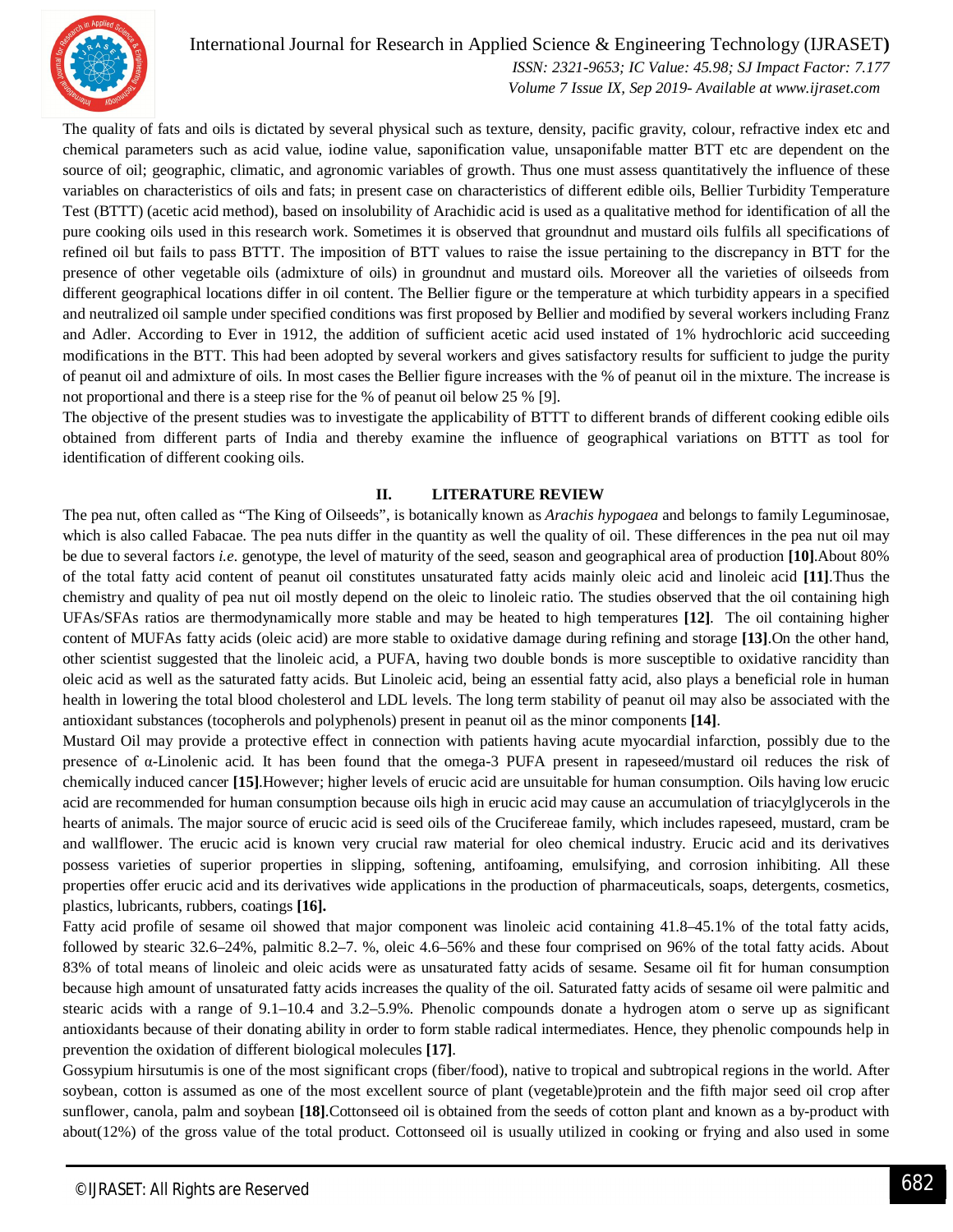

 *ISSN: 2321-9653; IC Value: 45.98; SJ Impact Factor: 7.177 Volume 7 Issue IX, Sep 2019- Available at www.ijraset.com*

other industrial applications, whereas cakes after oil extraction are used in the preparation of poultry and animal feeds. Due to unique fatty acid profile, cottonseed oil is different among other vegetable oils as it holds a comparatively high level of unsaturation and considered as a healthy vegetable oil. Its fatty acid composition is distinctive of the oleic/linoleic group of vegetable oils, as these two fatty acids make up 73% of the total fatty acids (oleic acid and linoleic acid 17% and 56%, respectively) along with palmitic acid approximately (23%) **[19]**.

*1) Test for Presence of Cottonseed Oil (Halphen Test):* The development of red colour on heating the oil with a solution of sulphur in carbon disulphide indicates the presence of cottonseed oil. The test is also given by Hempseed oil, Kapokseed oil / oils and fats containing cyclopropenoid fatty acids (such as sterculic and malvalic acid). Hydrogenation and deodorization wholly or partially destroy the cromogens and react with diminished intensity. A positive reaction is not given by oil heated to 250°C or above. The fat of animals fed on cottonseed meal (butter, lard) or other cottonseed products may give faint positive reaction by this test. Take about 5 ml of the oil or melted fat in a test tube and add to it an equal volume of the sulphur solution (one percent (w/v) solution of sulphur in carbon disulphide and then add an equal volume of amyl alcohol). Mix thoroughly by shaking and heat gently on a water bath (70° to 80°C) for a few minutes with occasional shaking until the carbon disulphide has boiled off and the sample stops foaming. Place the tube in an oil bath or a saturated brine-bath maintained at 110-115ºC and hold for 2.5 hours. A red colour at the end of this period indicates the presence of cottonseed oil. The test is sensitive to the extent of 0.5 % cottonseed oil in other oils. As per Food safety and standards (prohibition and restriction on sale) Regulations 2011, sale of certain admixtures prohibited. As per 2.1.1(5), a mixture of two or more edible oils as an edible oil ,a maximum tolerance of 10 red units in one cm cell on Lovibond tintometer scale is permitted when the oil is tested for halphen test without dilution. Halphen test is one of the qualitative identification tests for cottonseed oil [22].

As per Food safety and standards (prohibition and restriction on sale) Regulations 2011, sale of certain admixtures prohibited. As per 2.1.1(5), a mixture of two or more edible oils as an edible oil ,a maximum tolerance of 15 red units in one cm cell on Lovibond tintometer scale is permitted when the oil is tested for Baudouin test without dilution. Baudouin test is one of the qualitative identification tests for sesame oil. This test is sensitive to the extent of 0.2% of sesame oil in other oils[20].In this Modified Baudouin test, take 5 mL of the sesame oil or melted fat in a 25 mL measuring cylinder (or test tube) provided with a glass stopper, and add 5 mL of hydrochloric acid and 0.4 mL of furfural solution. Insert the glass stopper and shake vigorously for two minutes. Allow the mixture to separate. The development of a pink colour in the acid layer indicates the presence of sesame oil. Pink to red colour is obtained due to presence of a phenolic component sesamol [21].

Niger seed oil has linoleic acid (C18:2) as the principal fatty acid (65.7-68.5 %, weight percent

of total lipid). Oleic acid (C18:1) was the second major unsaturated fatty acid (5.4-7.5 %).Niger contains two major saturated fatty acids [palmitic (9.6-10 %) and stearic (7.6-8.1 %)].The above fatty acids represent 91-97% of the fatty acid present. Palmitoleic, linolenic, arachidic, eicosenoic, behenic, erucic and lignoceric acids constituted less than 1% each [23].The oil content of niger seed ranges of 40–44 %. Niger seed oil, like sunflower and nigerseed oils, contains high content of omega-6 PUFA i.e. linoleic acid (63- 75%) [24]. Dietary fats and oils, rich in linoleic acid, have been reported to prevent cardiovascular disorders such as coronary heart disease, atherosclerosis, as well as high blood pressure. Also linoleic acid derivatives serve as structural components of the plasma membrane and as precursors of some metabolic regulatory compounds [25].

Safflower oil is thought to be one of the highest quality vegetable oils, containing oleic acid and linoleic acid. Standard safflower oil is a healthy oil with high amount of polyunsaturated fatty acid (PUFA), linoleic acid (>70%) and high ratio between polyunsaturated and saturated fatty acids among edible oils [26].Safflower is also a good source of monounsaturated fatty acid (MUFA), oleic acid (>70%) (Monounsaturated, MUFA) ,which is more stable and preferred for deep frying applications in the food industry[27].

The solubility of oils in various solvents is a constant, depending on the nature of the glycerides composing the oil. Fryer and Weston found that a mixture of equal volume of 92% ethyl alcohol and pure amyl alcohol used as a solvent for turbidity. In Valenta test, acetic acid was used as a solvent, the results are affected by the presence of moisture in the oil and free fatty acid which lower the turbidity temperature, increasing the solubility of the oils, which raises the turbidity temperature [9].

The modified BTT test has been used by Ever for judging the purity of oils and has been found simple, rapid and fairly accurate for routine analysis as compared to the results obtained by Valenta test. Moreover, it can be conveniently used in the analysis of soap and commercial fatty acids and also for determining the % of two mixed oils. Others workers have also successfully used the same test for determining adulteration of groundnut oil in some edible oils and also suggested its analytical importance. Besides the turbidity temperatures obtained with fatty acids by the method of fryer and Weston are different from those for the respective oils, depending on the difference in the solubility of the glycerides of the oil and its fatty acids in the same solvent [28].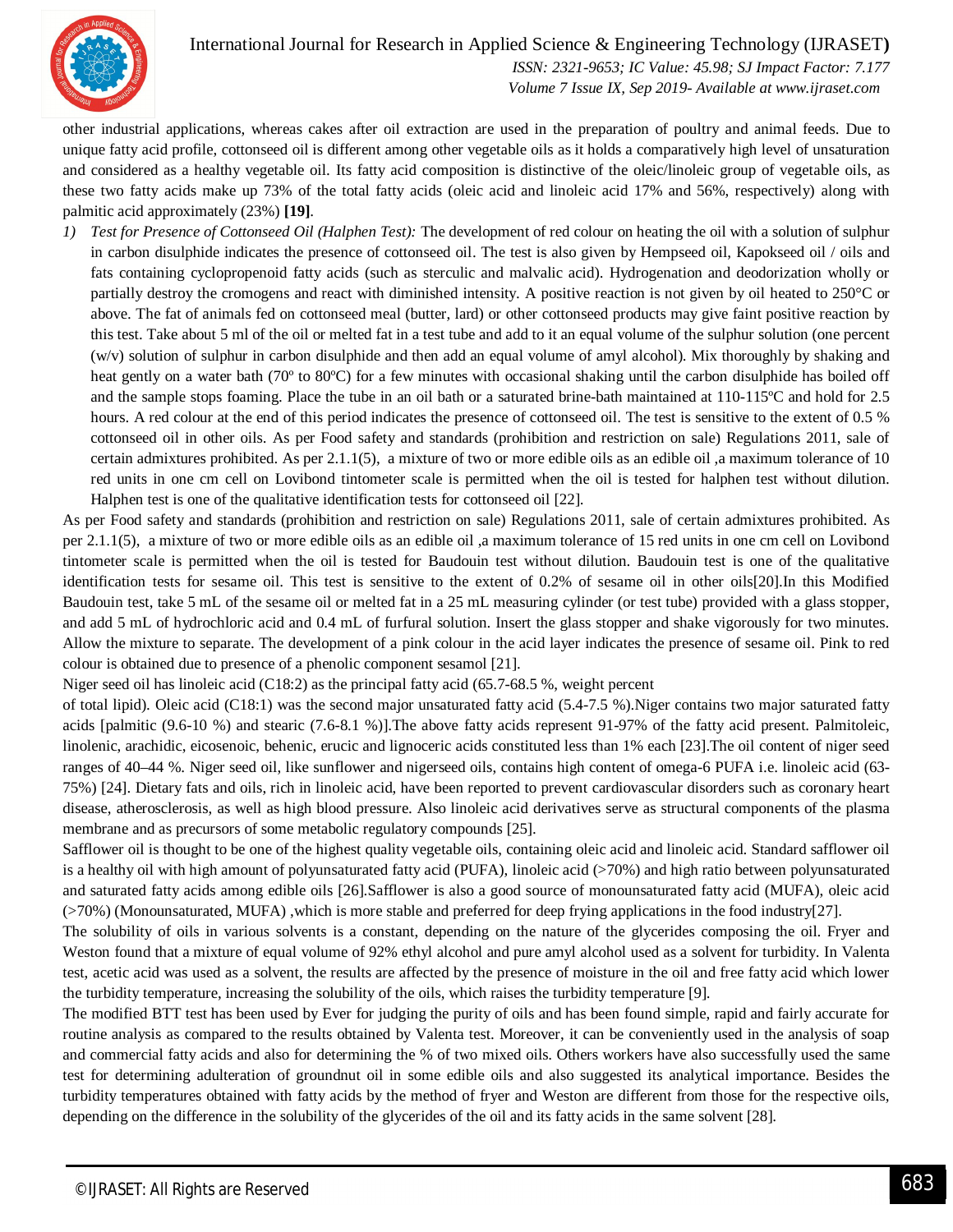

#### International Journal for Research in Applied Science & Engineering Technology (IJRASET**)**  *ISSN: 2321-9653; IC Value: 45.98; SJ Impact Factor: 7.177*

 *Volume 7 Issue IX, Sep 2019- Available at www.ijraset.com*

BTT test is useful to check purity of groundnut oil. BTT values for arachis (groundnut) oil depend on the relative insolubility of arachidic acid (C20:0) in 70% ethyl alcohol (1:2). The high BTT values of groundnut oil compared with the other vegetable oils is due to the insolubility of arachidic acid but due to the lignoceric acid (C24:0) present in the groundnut oil. They concluded that there is no direct relationship between the added lignoceric acid in groundnut oil which is responsible for the high BTT value. However, higher concentrations of lignoceric acid present in oil improve the perception of turbidity [29].

Table-1 Shows BTT standards/values for some edible vegetable oils under 2.2: Fats, oils and Fat emulsions as per FSSA 2006[20]

| Sr.no          | Item no  | Vegetable oil                                | <b>BTT</b> limits                  | Arachidic<br>acid(C20:0) |
|----------------|----------|----------------------------------------------|------------------------------------|--------------------------|
| 1              | 2.2.1.2  | Cotton seed oil                              | $19.0 - 21.0$ <sup>o</sup> C       | $0.4 - 1.3\%$            |
| 2              | 2.2.1.3  | Groundnut oil                                | $39.0 - 41.0$ <sup>°</sup> C       | $1 - 2\%$                |
| 3              | 2.2.1.6  | Rape seed oil Mustard oil (toria oil)        | $23.0 - 27.5 \,^0C$                | $0.5 - 2.4\%$            |
| $\overline{4}$ | 2.2.1.7  | Rape seed oil or Mustard oil-Low erucic acid | Not more than $19.0^{\circ}$ C     |                          |
| 5              | 2.2.1.8  | Virgin olive oil<br>Refined olive oil        | $17.0$ <sup>o</sup> C Max          | $0 - 0.8%$               |
| 6              | 2.2.1.10 | Safflower seed oil (barrey ka tel)           | Not more than $16.\overline{0}^0C$ | $0 - 0.34%$              |
| 7              | 2.2.1.12 | Til oil (Gingelly/sesame oil)                | Not more than $22.0^{\circ}$ C     | $0.4 - 1.1\%$            |
| 8              | 2.2.1.13 | Niger seed oil (sargiya ka tel)              | $25.0 - 29.0$ <sup>0</sup> C       | 0-0.37%                  |
| 9              | 2.2.1.17 | Almond oil                                   | Not more than $60.0^{\circ}$ C     | $0 - 0.43%$              |

Source FSSA2006

#### **III. MATERIAL AND EXPERIMENTAL METHODS**

#### *A. Materials*

All the chemicals and reagents were analytical grade and used as received. Eight different cooking oils of different brands such as refined cottonseed oil(Fortune plus,rct), Pure cottonseed oil(Tirupati,pct), refined groundnut oil(RRO primio,rgn), filtered groundnut oil(Snehdrop,fgn), filtered groundnut oil(Dammani,fgn1), kacchi ghaani mustard oil(Panghat,mukg),Premium til oil(RRO Tildil,pt),Sesame oil(Shakti,Ss),Nigerseed oil(Fortune,ngs),Kardai ghani oil(Jijau,kg) oils were gathered from super market of different places of India. Since these four cottonseed oils were easily available for procurement. All these oils were in different forms of packaging while some in poly packs (HDPE), others were in tetra packs, plastic bottles, cans, pet and glass bottles of 100ml to1 liters and 5 liters. Since these eight different brands of edible oils were easily available for procurement. Most of the brands have mentioned nutritional values, green vegetarian logo and best before 6, 9 months and 12months, free from argemone on their packs. These different cooking oils are used in the investigations on BTTT in this research study.

#### *B. Experimental Methods*

*1) Determination of Bellier Turbidity Temperature Acetic Acid Method:* Pipette out one ml of the filtered sample of oil in a flatbottom 100 ml round flask, add 5ml of 1.5 N alcoholic potash heating over a boiling water bath using an air condenser After complete saponification cooling, neutralized by adding carefully dilute acetic acid and then add an extra amount of 0.4 ml of accurately measured dilute acetic acid using phenolphthalein indicator. Add 50 ml of 70% alcohol and mixed well. Heat and allow the flask to cool in air with frequent shaking. Note the temperature by using calibrated thermometer at which the first distinct turbidity appears which is the turbidity temperature. This turbidity temperature is confirmed by a little further cooling which results in deposition of the precipitate. Dissolve the precipitate by heating the contents to 50°C over water bath, again cool as desiccated above and make a triplicate determination of the turbidity temperature [**21,22]**.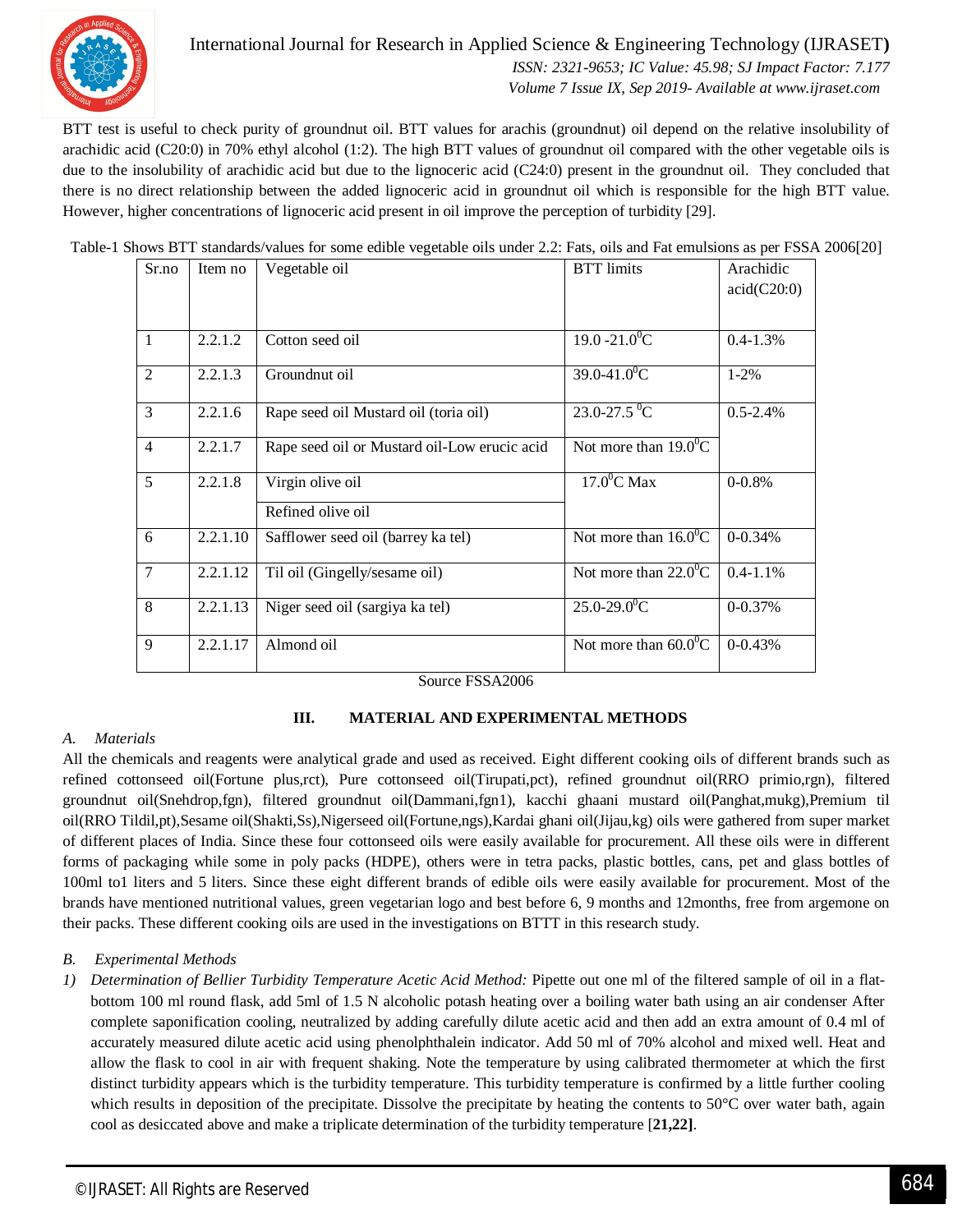

 *ISSN: 2321-9653; IC Value: 45.98; SJ Impact Factor: 7.177*

 *Volume 7 Issue IX, Sep 2019- Available at www.ijraset.com*

| Sr.No          | Name of oil            | Brand name        | Code      | <b>BTT</b> | <b>BTT STD</b> |           |           |            |
|----------------|------------------------|-------------------|-----------|------------|----------------|-----------|-----------|------------|
|                |                        |                   |           | T          | value          | <b>SD</b> | <b>CV</b> | <b>SEM</b> |
|                | refined cottonseed oil | Fortune plus      | rct       | 19.8       | $19-21$        | 0.17      | 0.87      | 0.1        |
| 2              | Pure cottonseed oil    | Tirupati          | pct       | 20.9       | 19-21          | 0.1       | 0.48      | 0.06       |
| 3              | refined groundnut oil  | RRO primio        | rgn       | 39.8       | 39-41          | 0.2       | 0.5       | 0.12       |
| $\overline{4}$ | filtered groundnut oil | Snehdrop          | fgn       | 40.2       | 39-41          | 0.17      | 0.43      | 0.09       |
| 5              | filtered groundnut oil | Dammani           | fgn1      | 40.5       | 39-41          | 0.1       | 0.25      | 0.06       |
| 6              | kacchi ghaani mustard  | Panghat           | mukg      | 26.8       | $23 - 27.5$    |           |           |            |
|                | oil                    |                   |           |            |                | 0.17      | 0.65      | 0.09       |
| 7              | Premium til oil        | <b>RRO Tildil</b> | pt        | 19.9       | 22max          | 0.1       | 0.5       | 0.06       |
| 8              | Sesame oil             | Shakti            | <b>Ss</b> | 20.9       | $22$ max       | 0.1       | 0.48      | 0.06       |
| 9              | nigerseed oil          | Fortune           | ngs       | 27.5       | $25-29$        | 0.1       | 0.36      | 0.06       |
| 10             | Kardai ghani oil       | Jijau             | kg        | 15.6       | 16max          |           |           |            |
|                | (safflower oil)        |                   |           |            |                | 0.1       | 0.64      | 0.06       |

|  |  |  | Table 2: BTTT of different cooking oils with accuracy on BTT |  |
|--|--|--|--------------------------------------------------------------|--|
|--|--|--|--------------------------------------------------------------|--|

\* Each value is averages of three measurements, SD-standard deviation, CV-coefficient of variance, SEM-Standard mean error



Fig.1 shows the comparison between experimental and standard BTTT values for different cooking oil



Fig.2 shows the Statistical values for different cooking oils

#### **IV. STATISTICAL ANALYSIS**

The data obtained from the experimental measurements and accuracy of BTTT for different brands of different edible cooking oils have been analyzed and the Statistical parameter like standard deviation, coefficient of variance and standard mean error were calculated for both the parameters. All the experiment was carried out in triplicate and the results are presented as the mean SD, CV and SEM as shown in Table2. Descriptive Statistics of different types of oils varieties from different parts of India as shown in figure1 and 2.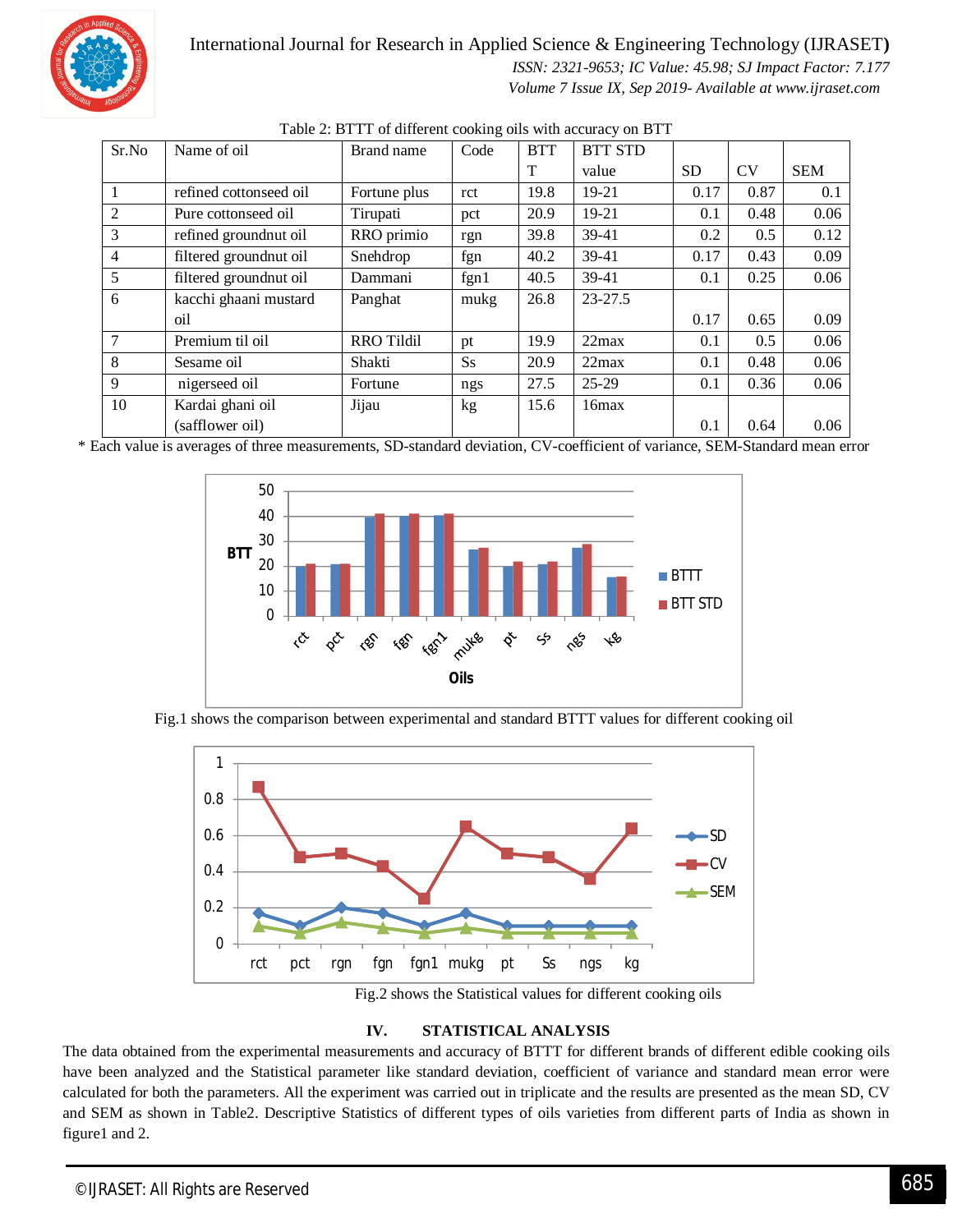

 *ISSN: 2321-9653; IC Value: 45.98; SJ Impact Factor: 7.177 Volume 7 Issue IX, Sep 2019- Available at www.ijraset.com*

#### **V. RESULT AND DISCUSSION**

BTT values prescribed for the certain vegetable oils comes under the mandatory food laws in some countries but due to development towards hybridization in oil seeds, reconsideration in laws is required. **Table-1** Shows BTT standards/values for some edible vegetable oils under 2.2: Fats, oils and Fat emulsions as per FSSA 2006**[20]**.The results obtained for the BTTT and statistical accuracy for the different cooking oils obtained from different places of India are shown in **Table2, Fig 1 and Fig 2**. The data obtained for rct(19.8), pct(20.9), rgn(39.8),fgn(40.2),fgn1(40.5),mukg(26.8),pt(19.9),Ss(20.9),ngs(27.5),kg(15.6) are exhibited BTT in the range of 15.6 to40.5°C.As all the reported BTTT values are average of three readings, the results have demonstrated the reproducibility of the analysis data. Thus the present investigations prove with due certainty the applicability of BTTT to all cooking oils. **Table 2** shows the accuracy, the standard deviation and coefficient is in the range of 0.1 -0.2 and 0.25-0.87.

#### **VI. FUTURE PROSPECTS**

Wherever required, BTTT analysis, Quantitative test should essential and can be easily supplemented with GC and HPLC analysis, which provide the quantitative data on presence of high molecular weight fatty acids in different cooking oils. Hence BTTT depends on the presence of arachidic acid and other higher acids in different cooking oil.

#### **VII. CONCLUSION**

The BTTT method is cheaper, easier, requires little laboratory infrastructure and recognized as a convenient qualitative tool for identification of different brands of oils available in local market. In this study BTTT is applied on different cooking oils and found that BTTT can be easily used as qualitative tool for identification of purity of all the different cooking oil from different places of India. The present investigations prove with due certainty about applicability of BTTT to all different cooking oils. This study also confirms prove reliability, reproducibility and diverse applicability of BTTT. BTT values prescribed for the certain vegetable oils comes under the mandatory food laws in some countries but due to development towards hybridization in oil seeds, reconsideration in laws is required.

#### **REFERENCES**

- [1] Bello et al(2011), I. Bello, "Physico-chemical properties of some commercial groundnut oil products sold in sokoto metropolis, northwest Nigeria," .
- [2] Fupi et al(1982),V. W. K. Fupi and P. C. Mørk, "Mafura nut oil and meal: processing and purification," Journal of the American Oil Chemists' Society,59(2), 94–98.
- [3] Khan et al(2007),H. Khan, M. Fida, I. U. Mohammadzai, and M. Khan, "Estimation of residual nickel and some heavy metals in vanaspati ghee," Journal of the Chinese Chemical Society, 54(3), 737–741.
- [4] Akinoso et al(2006), Akinoso, R., J. Igbeka and T. Olayanju, Process Optimization of Oil Expression from Sesame Seed (Sesamum indicum L.)". Agricultural Engineering International: the CIGRE Journal Manuscript, 8: 6-11.
- [5] Anthea et al(1993),M. Anthea, J. Hopkins, C. W. McLaughlin et al., Human Biology and Health, Prentice Hall, Englewood Cliffs, NJ, USA.
- [6] Mendil et al(2009),D. Mendil, O. D. Uluözlü, M. Tuzen, and M. Soylak, "Investigation of the levels of some element in edible oil samples produced in Turkey by atomic absorption spectrometry," Journal of Hazardous Materials, 165,724–728.
- [7] Manorama et al(1991),R. Manorama and C. Rukmini, "Nutritional evaluation of crude palm oil," The Oil Technologists' Association of India, 22, 83–87.
- [8] Bereket et al(2016), Bereket Tesfaye and Alemayehu Abebaw, Physico-Chemical Characteristics and Level of Some Selected Metal in Edible Oils, Advances in Chemistry, Article ID 3480329, 7.
- [9] Norman (1936), Norman Evers., The detection of archis oil in olive and almond oil, Analyst 62:96.
- [10] Brown et al(1975),Brown, D.F., C.M. Cater, K.F. Mattil and J.G. Darroch., Effect of variety, growing location and their interaction on the fatty acid composition of peanuts. Journal of Food Science, 40: 1055-1060.
- [11] Ahmed et al (1982),Ahmed, E.H. and C.T. Young, Composition, nutrition andflavour of peanuts. In: Peanut Science and Technology,(Ed.): H.E. Pattee and C.T. Young. American Peanut Research and Education Society, 655-658, Inc., Yoakum, Texas, USA.
- [12] Miller et al(1987),Miller, J.F., D.C. Zinnerman and B.A. Vick, Genetic control of high oleic acid content of sunflower oil. Crop Science, 27: 923-926.
- [13] Jackson et al(1978),Jackson, R. L, Taunton, O. D, Morrisett, J.D., and Gotto, A. M, The role of dietary polyunsaturated fat in lowering blood cholesterol in man. Circulation Research, 42, 447-453.
- [14] Kratz et al(2002),Kratz, M., P. Cullen, F. Kannenberg, A. Kassner, M. Fobker, P.M. Abuja, G. Assmann and U. Wahrburg. Effects of dietary fatty acids on the composition and oxidizability oflow density lipoprotein. European Journal of Clinical Nutrition, 56: 72-81.
- [15] Varshney V. Oil's not well," Down to Earth, February 15, 2005; accessed in 2007.
- [16] Nishtha et al(2017), Nishtha Khansili and Gurdeep Rattu, A comparative study of hidden characteristics of canola & mustard oil, International Journal of Chemical Studies, 5(3): 632-635.
- [17] Were et al., (2006), Were, B.A., A.O. Onkware, S. Gudu, M. Welander and A.S. Carlsson , Seed oil content and fatty acid composition in East African sesame (Sesamum indicum L.) accessions evaluated over 3 years. Field Crops Research, 97: 254-260.
- [18] Dep et al(2013),R. Dep, B. Sajjanar, K. Devi, K. N. Reddy,R. Prasad, S. Kumar and A. Sharma,J.Biotechnol.,12,311.
- [19] N. Shah(2017), S. A. Mahesar, K. A. Abro, S. T. H. Sherazi, S. M. Nizamani, Z. H. Laghari, T. Panhwar, T. H. Shaikh and G. A. Mugheri, FTIR characterization and physicochemical evaluation of cottonseed oils. Pak. J. Anal. Environ. Chem. 18(1)46–53.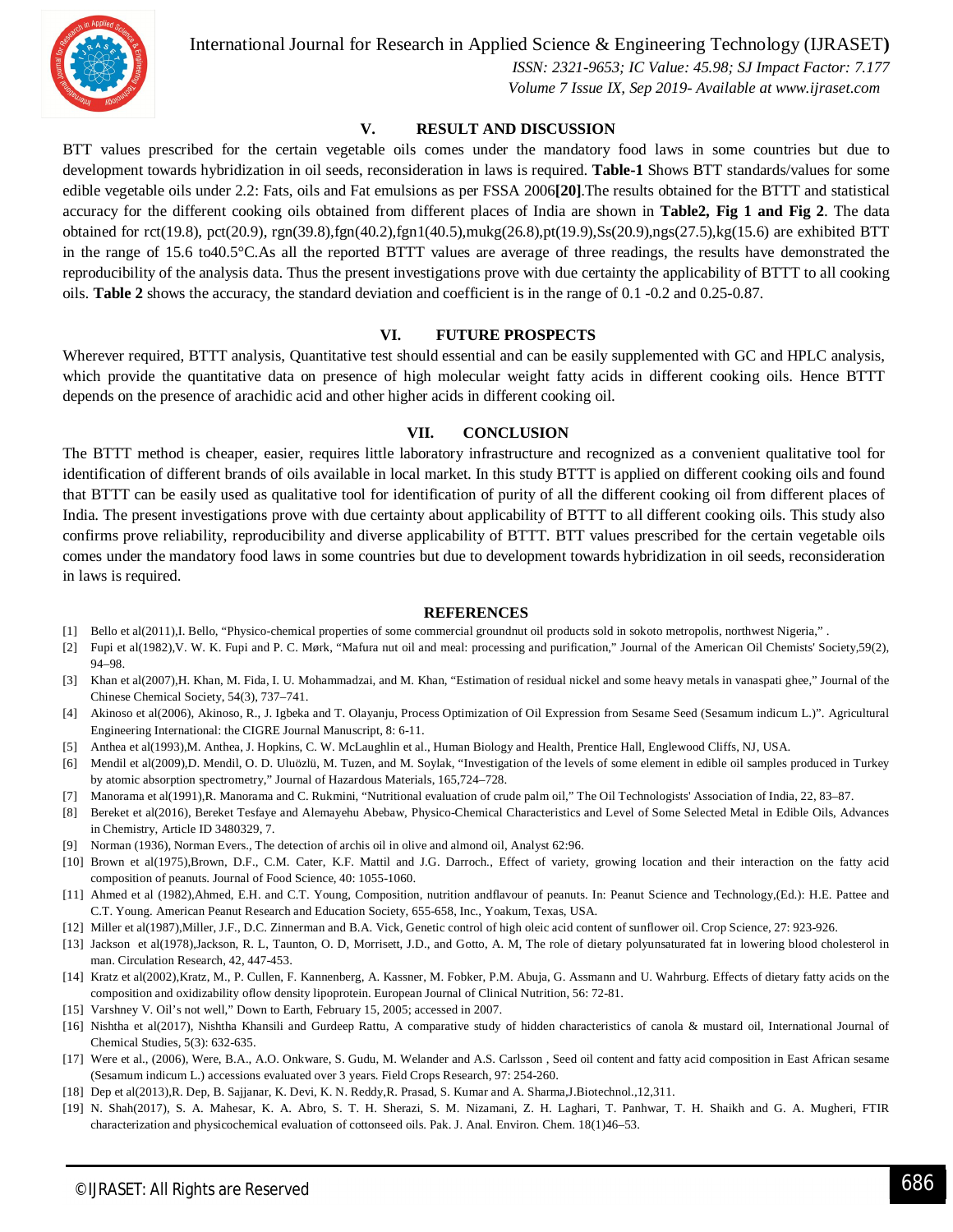

 *ISSN: 2321-9653; IC Value: 45.98; SJ Impact Factor: 7.177*

 *Volume 7 Issue IX, Sep 2019- Available at www.ijraset.com*

- [20] FSSA 2006 (2014).,Food safety and standards Act 2006, Rules 2008, Regulations 2011, 8<sup>th</sup> edition, Professional book publishers, New Delhi, India..
- [21] I.S.I.(1984).,Indian Institution of standards, Bellier Turbidity Test, Handbook of food analysis and (part XIII)90.
- [22] DGHS, (2012)., Directorate General of Health Services, Manual of methods of analysis of foods (Oils and Fats) Food Safety and Standards Authority of India (FSSAI), Ministry of health and family Welfare, Government of India, New Delhi.
- [23] Kifle et al(1997), Kifle Dagne, Jonsson. Oil content and fatty acid composition of seeds of Guizotia Cass (Compositae). Journal of Science and Food Agriculture, 73:274- 278.
- [24] Ramadan et al(2003),Ramadan MF, Morsel JT. Phospholipid composition of niger (Guizotia abyssinica cass.) seed oil. Lebensm.- Wiss. U.-Technol, 36:273- 276.
- [25] Bhavsar et al(2017),GJ Bhavsar, HM Syed and RR Andhale, Characterization and quality assessment of mechanically and solvent extracted Niger (Guizotia abyssinica) Seed oil, Journal of Pharmacognosy and Phyto chemistry ,6(2): 17-21.
- [26] Knowles P F (1968), Registration of UC-1 safflower. Crop Science, 8: 641.
- [27] Kostik et al(2012),Kostik V, Memeti S and Bauer B, Fatty acid composition of edible oils and fats, Journal of Hygienic Engineering and Design, 4: 112-116.
- [28] Desai (1947), Desai C.M, Turbidity Temperature of oils as determines by Bellier's Test and Its significance as an Analytical constant, current science16(3),92- 94.
- [29] Krishnamurthy et al (1985).,M.N. Krishnamurthy ,S. Rajlaxshmi ,O.P. Kapur ,Influence of higher saturated fatty acids on the BTTT values of vegetable oils .,Journal of American oil chemists socoity,62(11),1606.